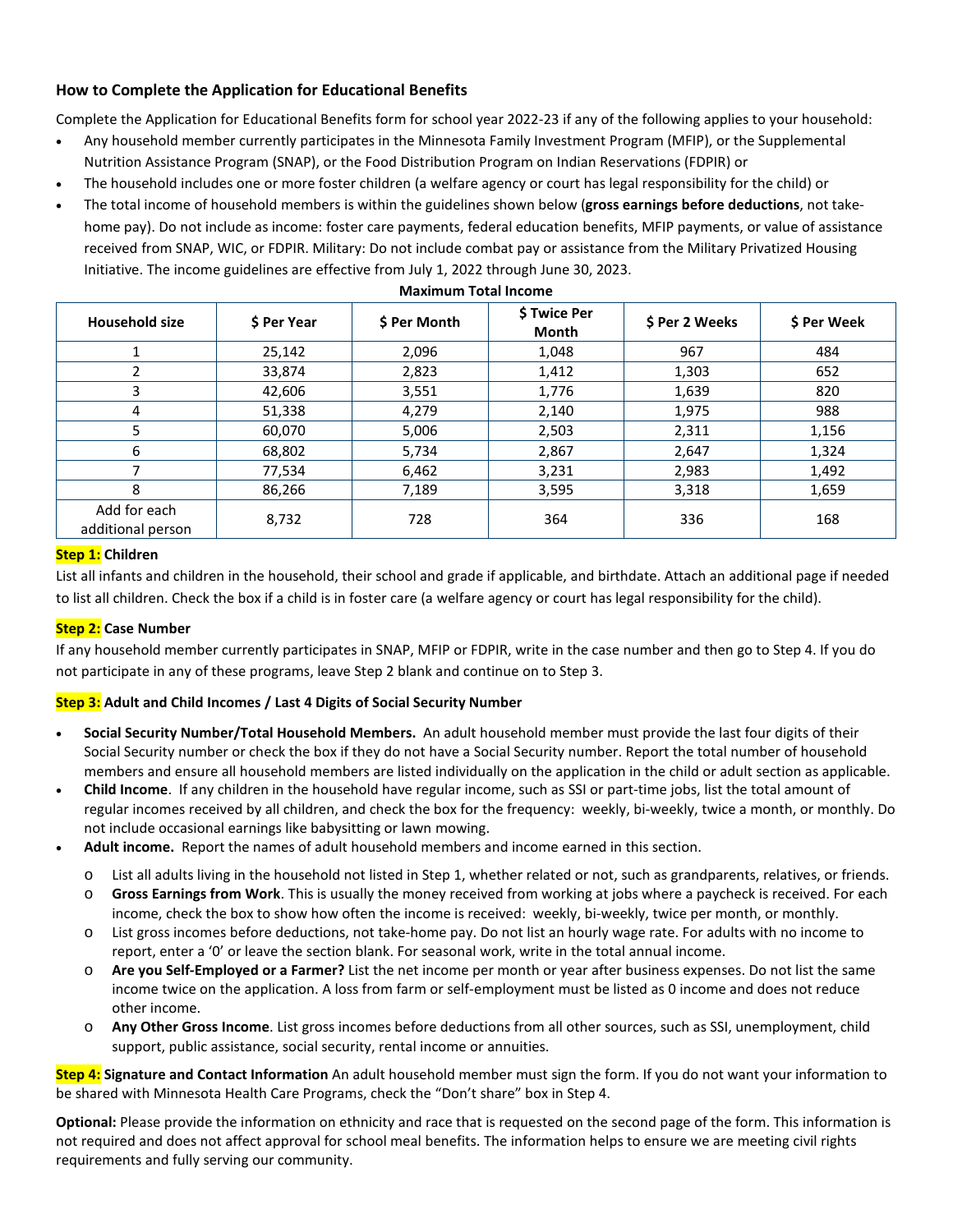## **DEPARTMENT** OF EDUCATION

# **2022-23 Application for Educational Benefits**

Complete one application per household for all children. Please use pen (not a pencil). **Mail or return completed form to: Lorri Lowrey 205 NE Union Street Chatfield MN 55923**

**STEP 1:** List ALL Household Members who are infants, children, and students up to and including grade 12 (if more spaces are required for additional names, attach another sheet of paper).

Definition: A Household Member is "Anyone living with you and shares income and expenses, even if not related." Children in Foster care are eligible for free meals. Read How to Complete the Application for Educational Benefits for more information. Adults over grade 12 living in the same household should be reported in Step 3. If your children attend different districts or charter/nonpublic schools, return an application at each one.

| Child's First Name (list all children in household) | MI | <b>Child's Last Name</b> | School | Grade | <b>Birthdate</b> | Foster Child (v) |
|-----------------------------------------------------|----|--------------------------|--------|-------|------------------|------------------|
|                                                     |    |                          |        |       |                  |                  |
|                                                     |    |                          |        |       |                  |                  |
|                                                     |    |                          |        |       |                  |                  |
|                                                     |    |                          |        |       |                  |                  |
|                                                     |    |                          |        |       |                  |                  |

**STEP 2:** Do Any Household Members (including you) currently participate in one or more of the following assistance programs: SNAP, MFIP or FDPIR? Medical assistance **does not** qualify. **If NO** > Go to STEP 3.

**If YES** >Enter SNAP, MFIP or FDPIR Case Number (between 4-9 digits, do not report EBT card number) then go to STEP 4 (Do not complete STEP 3)

**STEP 3:** Report Income for ALL Household Members (Skip this step if you answered 'Yes' to STEP 2)

- **A. Last Four Digits of Social Security Number (SSN)** of Adult Household Member: **XXX-XX-**☐☒☐☐Or Check if Adult has **No SSN**:☐ **Total Number of All Household Members** (Children + Adults)☐
- **B. Child Income.**

Sometimes children in the household earn or receive income, such as from a part time job or SSI. Please include the TOTAL income received by all children listed in STEP 1. Do not include income received by adults in the box to the right.

| Total Income Received by All Children   Weekly   Bi-weekly   2x Month   Monthly |  |  |
|---------------------------------------------------------------------------------|--|--|
|                                                                                 |  |  |

C. All Adult Household Members (including yourself). For each Household Member listed, if they do receive income, report total gross income only. If they do not receive income from any source, write '0' or leave any fields blank. You are certifying (promising) that there is no income to report. Not sure what income to include here? Flip the page and review "Sources of Income" for information. "Sources of Income" will help you with the Child Income section and All Adult Household Members section.

| Names of All Adult Household Members (First and Last)                                                                                                                             | <b>Gross Earnings from Working at Jobs</b> |                | Are you Self-Employed or a Farmer? |                  |                                                                             | Any Other Gross Income |                                             |                                                                                       |      |            |          |       |                                                                                    |
|-----------------------------------------------------------------------------------------------------------------------------------------------------------------------------------|--------------------------------------------|----------------|------------------------------------|------------------|-----------------------------------------------------------------------------|------------------------|---------------------------------------------|---------------------------------------------------------------------------------------|------|------------|----------|-------|------------------------------------------------------------------------------------|
| List all Household members not listed in STEP 1 (including<br>yourself) even if they do not receive income. Include children<br>who are temporarily away at school or in college. | eekly                                      | eekly<br>ä     | ŧ<br>$\times$                      | $\geq$<br>⇆<br>Ž | Report income before<br>deductions or taxes in<br>whole dollars (no cents). | ੇ                      | 즌<br>$\bar{\sigma}$<br>$\tilde{\mathbf{e}}$ | <b>Net income from</b><br>Farm or Self-<br>Employment. Do not<br>duplicate elsewhere. | ekly | eekly<br>ä | 2x Month | uthly | SSI, Unemployment,<br>Public Assistance, Child<br>Support, and others on<br>Page 2 |
|                                                                                                                                                                                   |                                            | $\overline{ }$ |                                    |                  |                                                                             |                        |                                             |                                                                                       |      |            |          |       |                                                                                    |
|                                                                                                                                                                                   |                                            |                |                                    |                  |                                                                             |                        |                                             |                                                                                       |      |            |          |       |                                                                                    |
|                                                                                                                                                                                   |                                            | −              |                                    |                  |                                                                             |                        |                                             |                                                                                       |      |            |          |       |                                                                                    |
|                                                                                                                                                                                   |                                            | ┍              |                                    |                  |                                                                             |                        |                                             |                                                                                       |      |            |          |       |                                                                                    |

STEP 4: Contact information and adult signature. "I certify (promise) that all information on this application is true and that all income is reported. I understand that this information is give in connection with the rece Federal funds, and that school officials may verify (check) the information. I am aware that if I purposely give false information, my children may lose meal benefits, and I may be prosecuted under applicable State and Federal laws.

 $\Box$  I have checked this box if I *do not* want my information shared with

Minnesota Health Care Program as allowed by state law.

| Printed name of adult signing form             | Daytime Phone       |  |  |  |  |
|------------------------------------------------|---------------------|--|--|--|--|
| <b>SIGN HERE: Signature of Household Adult</b> | <b>Date</b>         |  |  |  |  |
| Address (if available)                         | City<br>Apt#<br>Zip |  |  |  |  |

See Page 2 for Additional Information. Return completed form to the school at the address listed at the top of the form. Do not mail to the Minnesota Department of Education or United States Department of Agriculture.